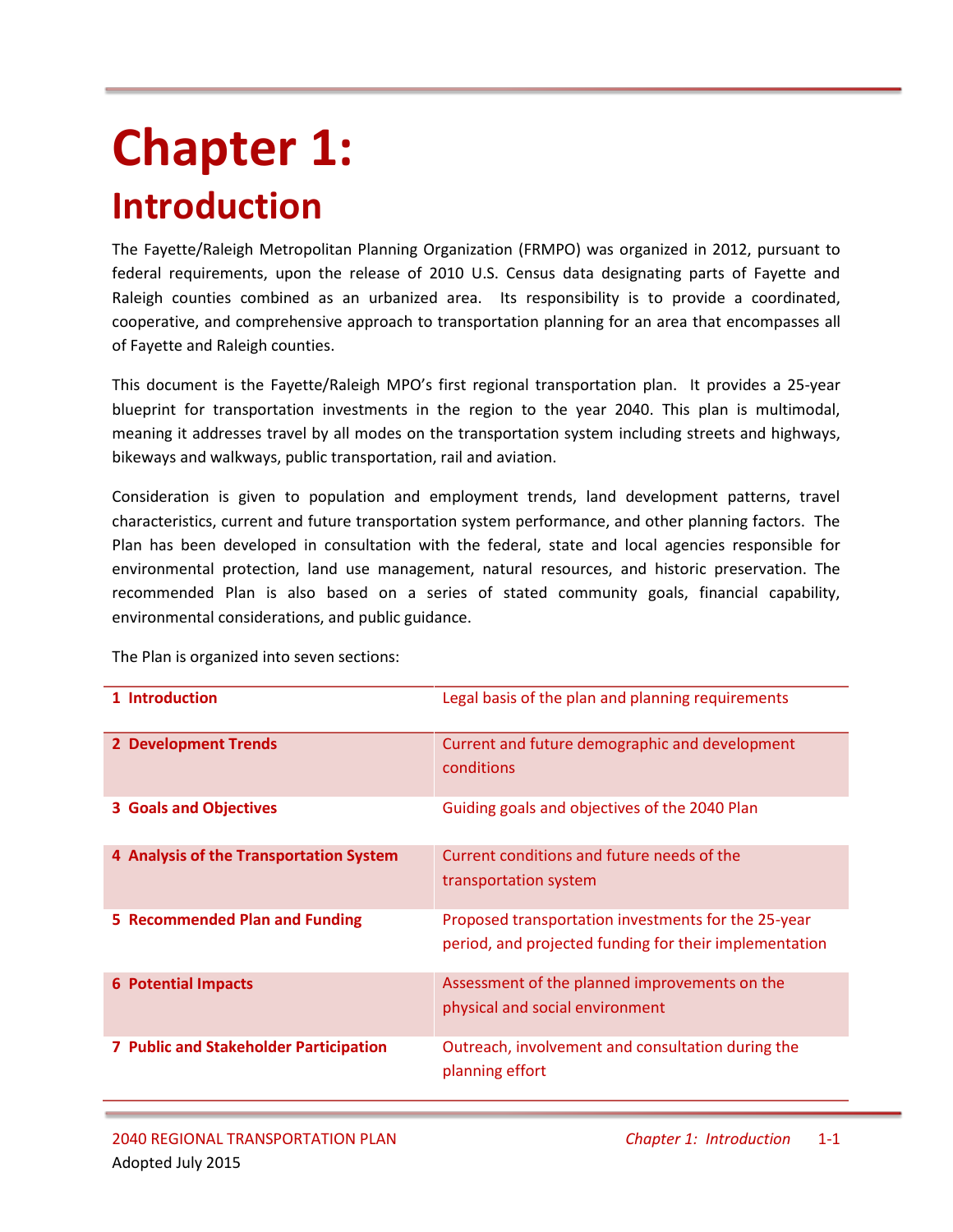## **METROPOLITAN PLANNING**

Federal law requires metropolitan areas (defined as urbanized areas with a population of greater than 50,000 people, based on the latest U.S. Census) undertake a continuing, comprehensive, and cooperative transportation planning process. The Fayette/Raleigh Metropolitan Planning Organization is the governing entity that is charged with carrying out this process for a planning area that covers all of Fayette and Raleigh counties.

The planning area of the FRMPO, shown in **Figure 1-1**, extends to the county boundaries of both Fayette and Raleigh counties. The 2010 U.S. Census designated urbanized area is comprised of the Cities of Oak Hill and Mt. Hope and the Town of Fayetteville in Fayette County, and the City of Beckley and the Towns of Mabscott and Sophia in Raleigh County. Along with representatives from the two respective County Commissions, representatives of the municipalities in the designated urbanized area comprise the voting members of the FRMPO. Municipalities that are within the county boundaries, but outside of the urbanized area, are also within the planning area of the FRMPO and participate as non-voting members.

### **Organizational Structure**

The MPO is led by a Policy Board that adopts formal plans, programs and budgets for the organization; a Technical Advisory Committee that provides recommendations to the Policy Board; and a professional staff drawn from the Region 1 and Region 4 Planning and Development Councils.

#### **Policy Board**

The Policy Board of the MPO consists of representatives from each of the municipalities located within the planning area, representatives from each county commission, the Executive Directors of the Regional Planning and Development Councils for Regions 1 and 4, and the West Virginia Department of Transportation.

#### **Technical Advisory Committee**

The MPO Technical Advisory Committee (TAC) is comprised of technical representatives (such as county engineers, city engineers/planners, etc.) from each of the counties, municipalities and transit organizations within the MPO region.

#### **MPO Staff**

The MPO is staffed by several professionals at the Regional Planning and Development Councils who provide planning, GIS mapping and analysis, and administrative services for the agency. The MPO staff also functions as a liaison between the Policy Board, TAC, the West Virginia Department of Transportation, New River Transit Authority, Federal Highway Administration, Federal Transit Authority, local governments, and other groups and individuals interested in transportation issues within the MPO planning region.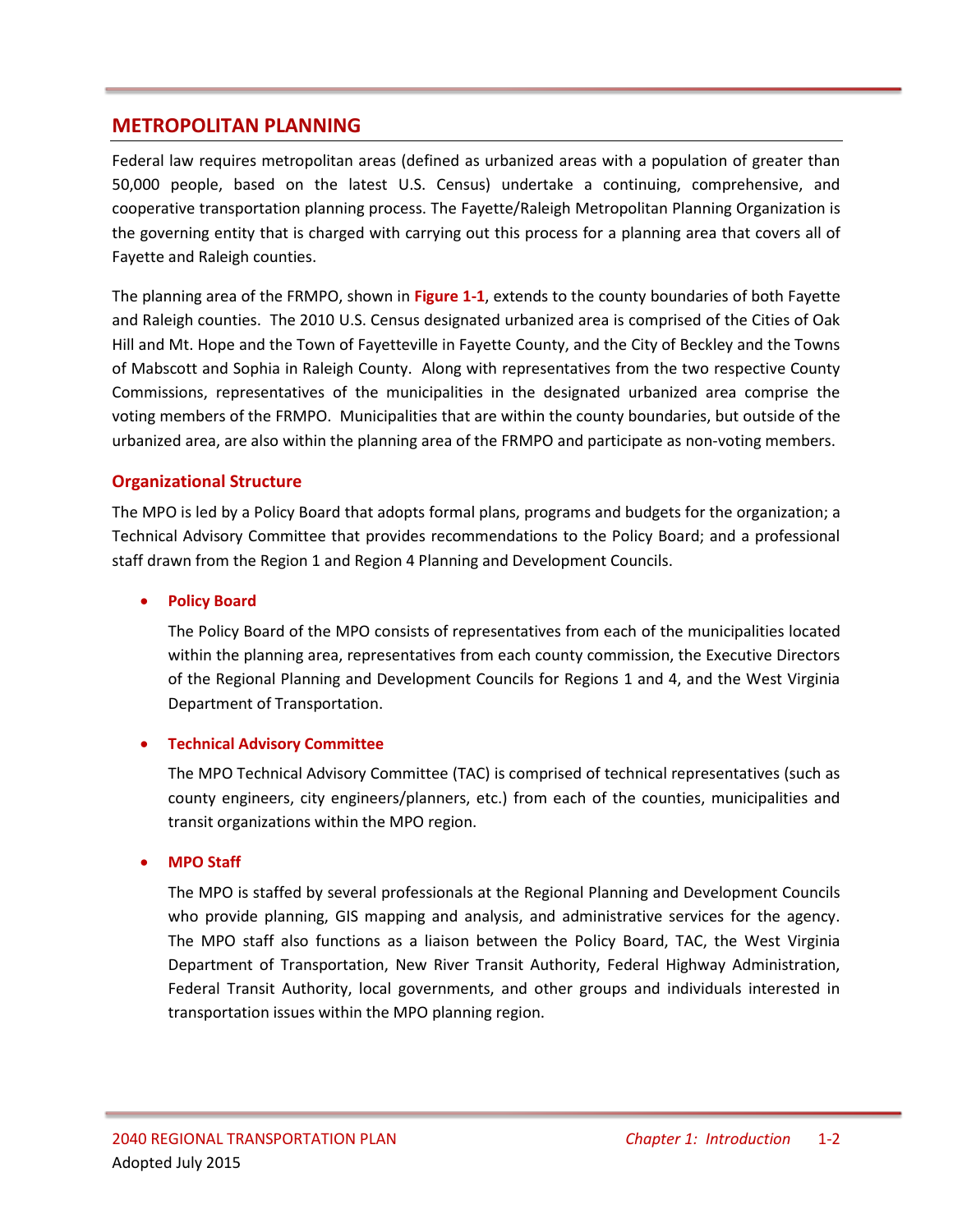

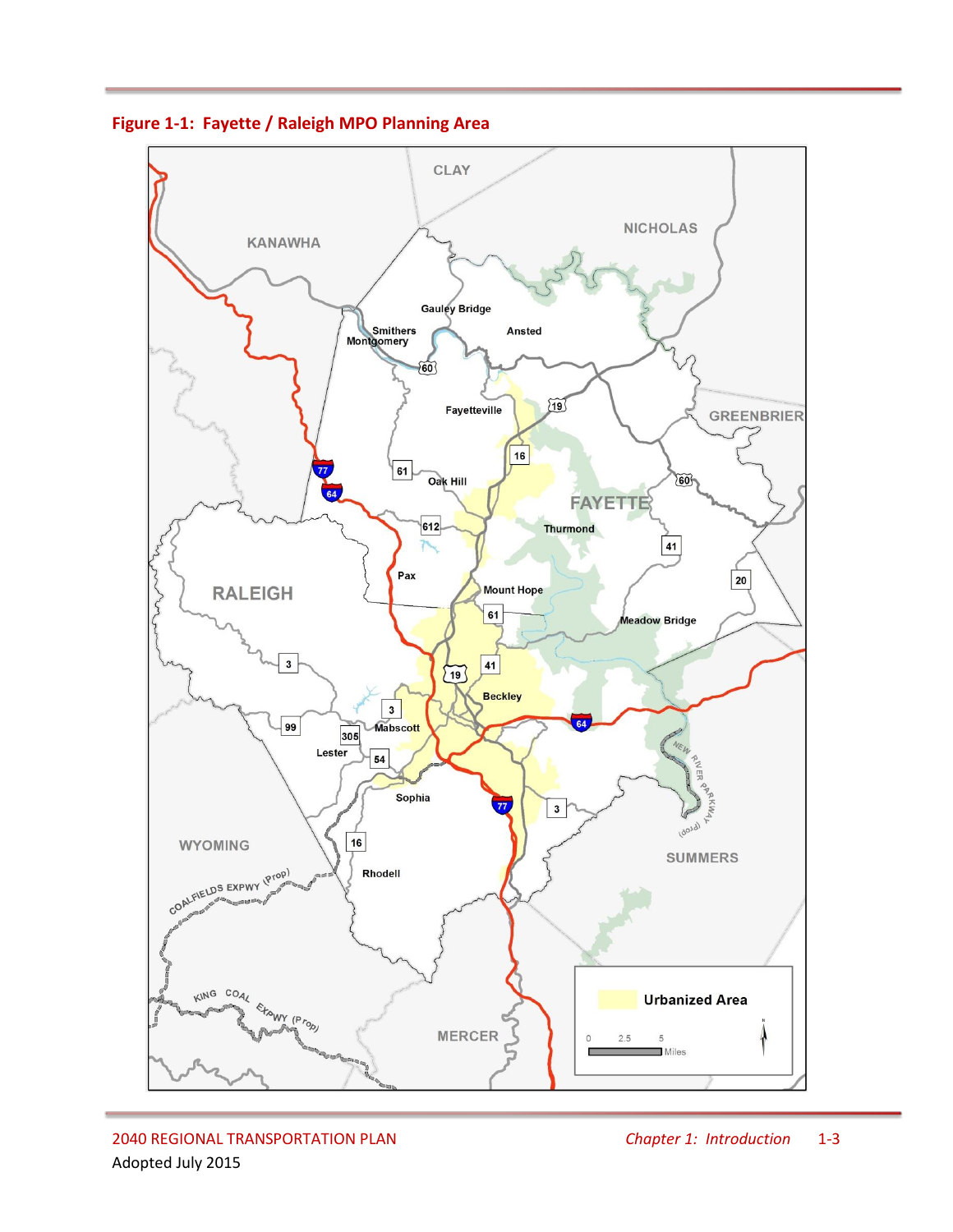## **LEGAL REQUIREMENTS OF THE PLAN**

Federal legislation provides the guiding framework that governs the transportation planning process for all MPOs. Moving Ahead for Progress in the  $21<sup>st</sup>$  Century (MAP-21), the federal transportation legislation passed in 2012, requires that each MPO develop a transportation plan with at least a 20-year horizon that leads to the development of an integrated multimodal transportation system to facilitate the safe and efficient movement of people and goods in addressing current and future transportation demand. The plan must be updated every four years to keep consistent with existing conditions and re-evaluate proposed plans, programs and projects.

Other requirements of the MPO planning process include compliance with a number of existing laws and regulations which are described below.

- The Americans with Disabilities Act (ADA) of 1990, which mandates equal opportunity for, and prohibits discrimination against, individuals with disabilities. In particular, Title II of the ADA and Section 504 of the Rehabilitation Act of 1973 requires State, local and regional agencies to provide transportation programs, services and activities that are accessible to all individuals;
- Title VI of the Civil Rights Act of 1964, which prohibits discrimination on the basis of race, color or national origin, and Section 324 of the Federal Aid Highway Act, the enabling legislation of the Federal Highway Administration, which prohibits discrimination based on sex;
- The Uniform Relocation Assistance and Real Property Acquisition Act of 1970, which prohibits unfair and inequitable treatment of persons as a result of projects that are undertaken with federal financial assistance;
- The Civil Rights Restoration Act of 1987, which clarified the intent of Title VI to include all programs and activities of federal aid recipients and contractors whether or not those programs and activities are federally-funded;
- Executive Order #12898, which reaffirms that each federal agency must make Environmental Justice part of its mission. Environmental Justice is a concept founded in the intent of the nondiscrimination prohibitions of the federal legislation referenced above. Each agency (including the MPO, as a recipient of federal funds) must identify and address disproportionately high and/or adverse environmental or human health effects that any of its programs, policies and activities may have on minority and low-income populations. Further, each agency must work to prevent the denial, reduction or delay of benefits received by minority and low-income populations. Most importantly, each agency must develop policies and strategies to ensure full and fair participation by affected populations in transportation decisions.

The 2040 Plan reflects consideration of, and compliance with, the federal requirements of MAP-21 and all of the provisions described above.